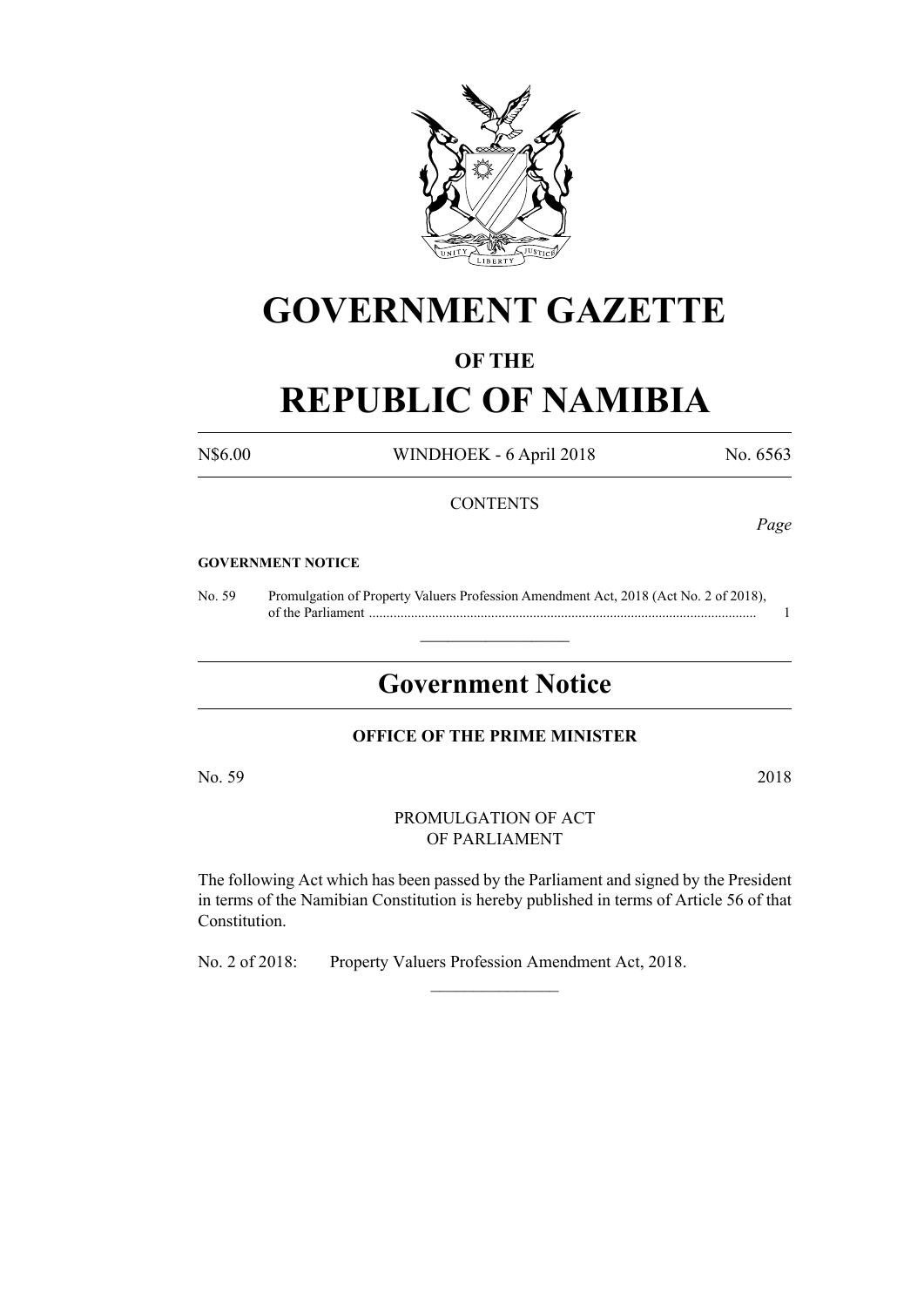| Act No. 2, 2018          |  | <b>PROPERTY VALUERS PROFESSION AMENDMENT ACT, 2018</b>                                |  |
|--------------------------|--|---------------------------------------------------------------------------------------|--|
| <b>EXPLANATORY NOTE:</b> |  |                                                                                       |  |
|                          |  | Words underlined with a solid line indicate insertions in<br>existing provisions.     |  |
|                          |  | Words in bold type in square brackets indicate omissions<br>from existing provisions. |  |

### **ACT**

**To amend the Property Valuers Profession Act, 2012, so as to improve certain definitions; to subject the determination of fees and charges payable to the Council to consultation with the Minister and publication in the Gazette; to empower the Council to determine the allowances payable to its members and committee members; to provide for the issuing of annual practising licences; to criminalise certain conducts; and to provide for incidental matters.**

**BE IT ENACTED** as passed by the Parliament, and assented to by the President, of the Republic of Namibia as follows:

#### **Amendment of section 1 of Act No. 7 of 2012**

**1.** Section 1 of the Property Valuers Profession Act, 2012 *(in this Act referred to as the "principal Act")*, is amended by the substitution for the definition of "prescribed" of the following definition:

"prescribed" means prescribed by a regulation and, where the context otherwise indicates, by the rules of the Council referred to in section  $7(3)$ ;".

#### **Amendment of section 5 of Act No. 7 of 2012**

**2.** Section 5 of the principal Act is amended by the substitution for subsection (1) of the following subsection:

"(1) With regard to fees and charges which are payable to the Council, the Council, after consultation with the Minister, [**must**] may by notice in the *Gazette* determine -

- (a) application fees;
- (b) registration fees;
- (c) annual fees or any portion of the annual fees in respect of a part of a year;
- (d) fees or any portion of the fees payable in respect of any examination referred to in section 17, conducted by or on behalf of the Council;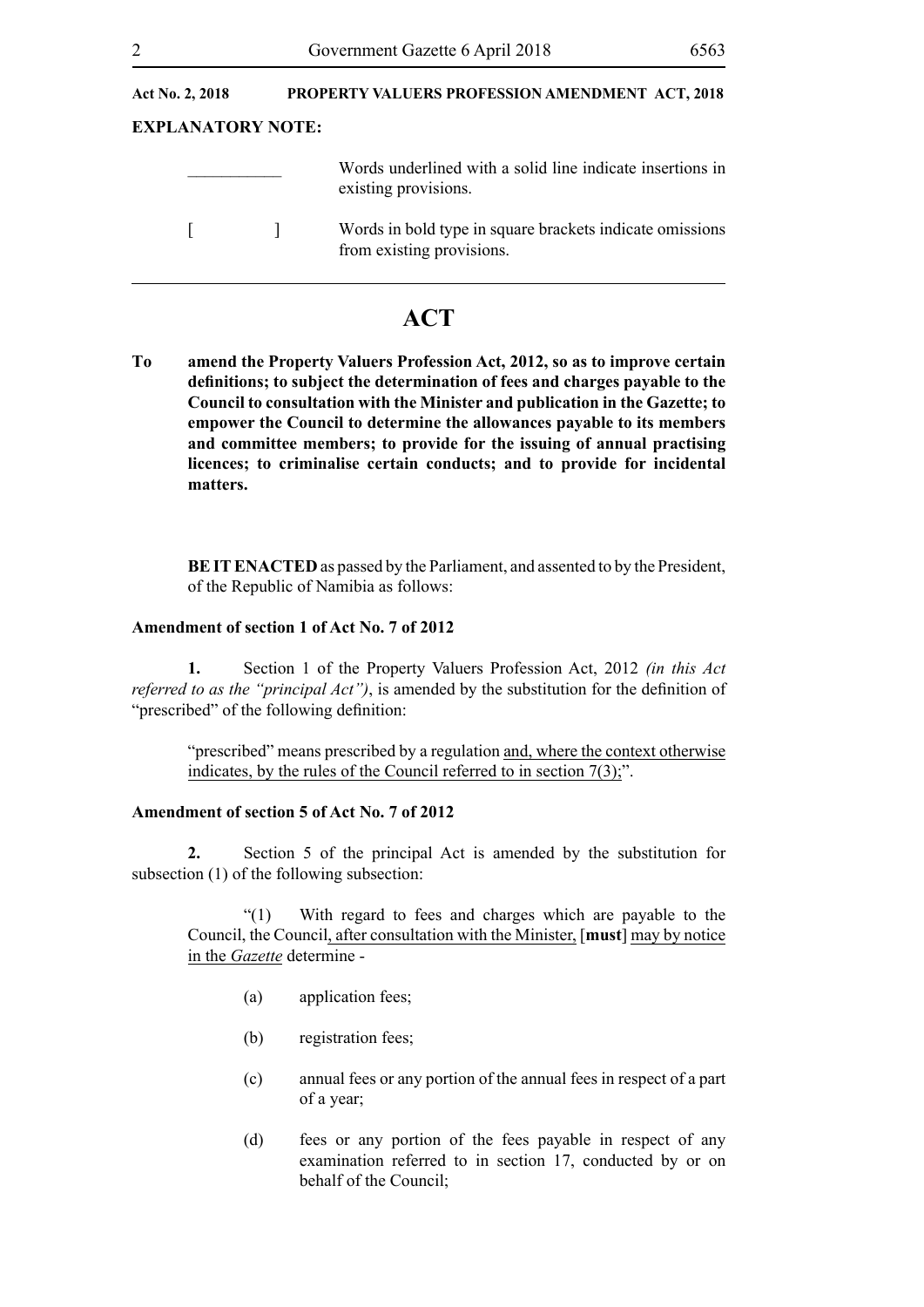- (e) any charge payable for the purposes of the education fund referred to in section  $13(3)(c)$ ;
- (f) fees payable for a service referred to in section  $7(1)(c)$ ;
- (g) any other fee or charge it considers necessary; or
- (h) the date on which any fee or charge is payable.".

#### **Amendment of section 7 of Act No. 7 of 2012**

**3.** Section 7 of the principal Act is amended by the addition after subsection (2) of the following subsection:

"(3) Anything required or permitted to be prescribed by the Council in terms of or under this Act is prescribed by rules.".

#### **Amendment of section 13 of Act No. 7 of 2012**

- **4.** Section 13 of the principal Act is amended by -
- (a) the substitution for paragraph (a) of subsection (3) of the following paragraph:
	- "(a) must pay from its funds to its members and committee members the allowances determined by the [**Minister**] Council as contemplated in subsection [(**7**)] (11);"; and
- (b) the deletion of paragraph (b) of subsection (8).

#### **Amendment of section 17 of Act No. 7 of 2012**

**5.** Section 17 of the principal Act is amended by the substitution for the closing sentence of subsection (2) of the following closing sentence:

"the Council must register the successful applicant in the relevant category and issue a registration certificate and an annual practising licence to the applicant in the prescribed form.".

#### **Amendment of section 22 of Act No. 7 of 2012**

- **6.** Section 22 of the principal Act is amended by the substitution -
- (a) for subsection  $(2)$  of the following subsection:

"(2) The Council may recognise a voluntary association and issue it with a certificate of recognition, if the voluntary association complies with the requirements prescribed in terms of section  $7(1)(d)$ ."; and

- (b) for paragraph (a) of subsection  $(5)$  of the following paragraph:
	- "(a) if the association no longer complies with the requirements contemplated in section  $7(1)(d)$ ;".